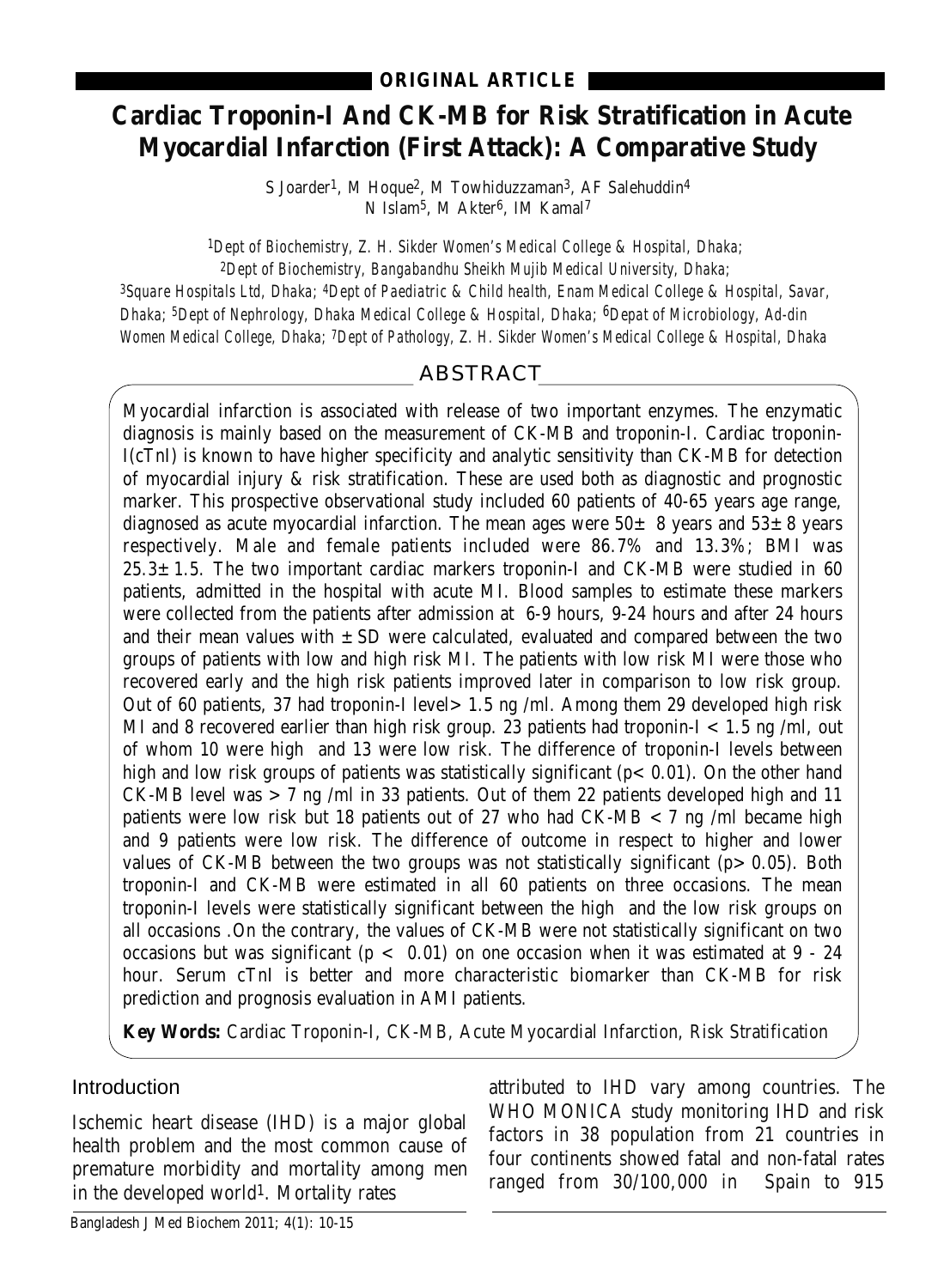#### Cardiac Troponin-I and CK-MB for Risk Stratification in AMI 11

/100,000 in Finland2. During recent years, more than 6 million people worldwide died of Ischaemic heart disease, which was predicted to be the leading cause deaths all over the world<sup>3</sup>. There is a progressive rise of the incidence of IHD in Bangladesh. A study done at National Institute of Cardio Vascular Disease from 1981- 89 reported that 14 persons per thousand populations suffered for IHD and mortality from AMI in untreated patients were 40% to 50% within the first two hours of the onset 4.Another study done in 1987 showed that AMI is the leading cause of death in Bangladesh in the  $4<sup>th</sup>$ decade of life. So, in our population myocardial infarction emerged as a major killer and in the long run a major cause of morbidity<sup>5</sup>. The World Health Organization (WHO) lists three criteria for the diagnosis of AMI; Chest pain, electrocardiographic changes and increases in Biochemical Markers<sup>6</sup>. Facilitation of earliest possible diagnosis is very important for the treatment and risk stratification of patients with suspected coronary artery disease7.

Lack of diagnostic sensitivity and specificity of clinical and conventional markers prevent or delay the treatment, leading to undue sufferings to the patients8. ECG and measurement of serum creatinine kinase (CK ) isoenzyme are necessary for diagnosis9. The ECG remains the cornerstone for the early diagnosis of acute ischaemia10. Moreover, the traditional enzyme markers for the detection of myocardial injury are also of questionable sensitivity and specificity11. National Academy of Clinical Biochemistry (NACB) and the International Federation of Clinical Chemistry (IFCC) recommend myoglobin/CK-MB isoform for early detection of AMI and cTnI / CK-MB mass for definitive diagnosis of AMI<sup>12</sup>. AMI patients are, therefore more, confidently predicted on an increased cardiac troponin concentration in blood and regarded as the most cardiac specific of currently available biochemical markers for the diagnosis of myocardial injury6. Increased levels of cardiac Troponin-I gets correlated with the mortality; absolute risk of mortality was 1.7% for a Troponin-I level from 0.4 ng/ml to 1

ng /ml and 7.5% for a Troponin-I level greater than 9.0 ng /ml.This relationship was independent of CK-MB, Age, Electrocardiographic changes, and other co-factors13.

Therefore, MI patients need to be evaluated for prediction of future risk to reduce the morbidity and mortality and for this prediction serum cardiac markers assay (cTnI and CK-MB) may be used.

This type of study is yet be done in our population although incidence of AMI gradually increasing. So the present study was designed for the assessment of risk stratification of AMI.

### Materials and Methods

This was a prospective observational case study of two years duration from January 2002 to December 2003, conducted in the Department of Biochemistry, BSMMU in collaboration with Z.H. Sikder Women's Medical College, Dhaka, Bangladesh.60 patients aged 40-65 years, who suffered from AMI and got themselves admitted into CCU of Zainul Haque Sikder Cardiac Care and Research Center, Dhaka, were in the study. After taking ethical approval from the authority of the concerned hospital and informed consent from all participants, three consecutive blood samples were collected from each of the study subjects. First sample was collected within 9 hour of attack, second sample between 9-24 hour and third one after 24 hour. All patients were followed up to 30 days after attack by taking history, clinical examination, biochemical investigation and imaging technique. During follow up, depending on the clinical and laboratory, findings patients were categorized into low risk and high risk groups. Patients with atypical symptoms, normal or non specific ECG finding and normal cardiac enzyme levels are at low risk. Patients with history of accelerating symptoms, prolonged  $(>20$  minutes) rest pain, evidence of congestive heart failure, advanced age, ST-segment changes or elevated cardiac biomarkers (CK-MB and Troponin-I) are at high risk.

Estimation of serum cardiac troponin-I (cTnI), serum creatinine kinase MB isoenzyme (CKMB) and echocardiography were done. Data was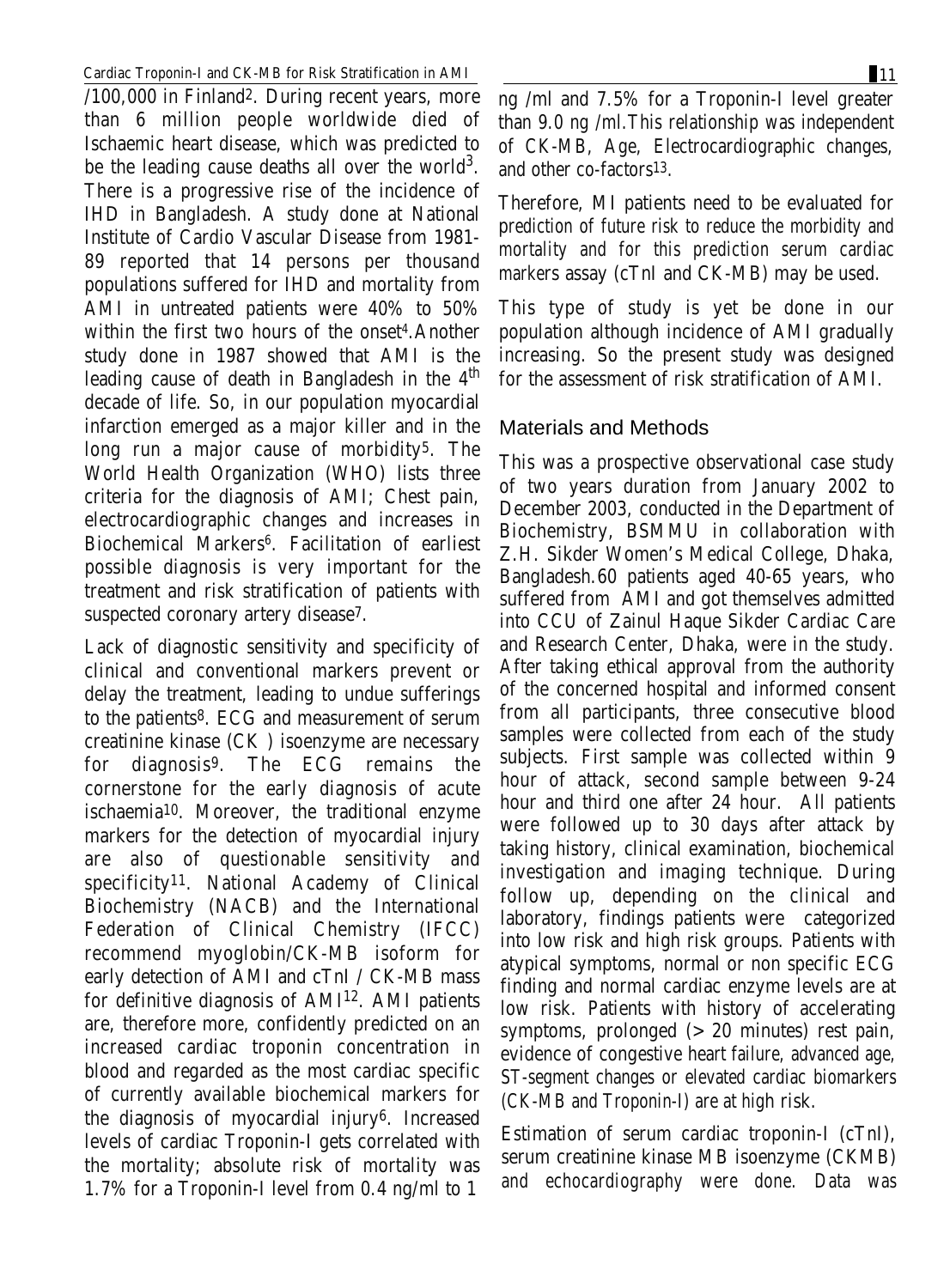expressed as mean±SD. Statistical difference between different groups was calculated by student's t-test and ANOVA. Statistical analysis was performed with the software SPSS version 11.0 for windows.

## **Results**

The mean values of troponin-I between low and high risk groups were statistically significant when estimated on three occasions. On the other hand, the mean values of CK-MB were not significant on two occasions but was significant  $(p<0.01)$  on one occasion when it was estimated at 9-24 hour.

**Table I:** Comparison of Troponin-I and CK-MB between low risk and high risk groups at different times of attack

| <b>Characteristics Low risk</b>                   |              | High risk t-value                                                              | <b>p-value</b>   |
|---------------------------------------------------|--------------|--------------------------------------------------------------------------------|------------------|
| $CK-MB$ 6-9 hr<br>$mean \pm SEM$                  | 8.10         | $\pm 2.80$ 9.20 $\pm$ 6.10 0.527                                               | > 0.05           |
| $9-24$ hr<br>$>24$ hr                             | 9.90         | $\pm$ 3.10 17.60 $\pm$ 12.70 3.67<br>$14.10 \pm 5.4020.70 \pm 7.801.60 > 0.05$ | < 0.01           |
| <b>Troponin-I</b><br>$(mean \pm SEM)$ 6-9 hr 1.60 |              | $\pm$ 0.80 2.70 $\pm$ 1.40 2.12                                                | < 0.05           |
| $9-24$ hr<br>$>24$ hr                             | 2.90<br>4.40 | $\pm 1.20$ 4.90 $\pm 3.20$ 3.46<br>$\pm$ 3.70 9.20 $\pm$ 4.30 2.1              | < 0.01<br>< 0.05 |



*Figure 1: Comparison of Troponin-I between low and high risk groups at different times of attack*



*Figure 2: Comparison of CK-MB between low and high risk groups at different times of attack*

**Table II:** Comparison to trend of Troponin-I and CK-MB level in low risk groups at different times of attack

| <b>Markers</b>   | 69 hrs. vs 9 24 hrs. |               |                                                                           | $924$ hrs. $vs > 24$ hrs. |                       |                        |
|------------------|----------------------|---------------|---------------------------------------------------------------------------|---------------------------|-----------------------|------------------------|
|                  | $m\pm SD$            | t-value       | $\boldsymbol{p}$ value $\boldsymbol{m} \pm \boldsymbol{S} \boldsymbol{D}$ |                           | t-value               | <b><i>v</i></b> -value |
| <b>CK-MB</b>     | $8.10 \pm 2.80$      | $^{vs}$ 1.217 | > 0.05                                                                    | $9.90 \pm 3.10$           | $VS$ <sub>3.868</sub> | < 0.05                 |
| $(mean \pm SEM)$ | $9.90 \pm 3.10$      |               |                                                                           | $14.10 \pm 5.40$          |                       |                        |
| <b>Troponist</b> | $1.60 \pm 0.80$      | $^{vs}4.677$  | < 0.01                                                                    | $2.90 \pm 1.20$           | $^{vs}$ 1.465         | > 0.05                 |
| $(mean \pm SEM)$ | $2.90 \pm 1.20$      |               |                                                                           | $4.40 \pm 3.70$           |                       |                        |

The mean value of CK-MB in low risk group after 24 hour was more than that of 9-24hour which was statistically significant  $(p < 0.05)$ . But the mean values CK-MB detected on two occasions (at 6-9 hr and 9-24 hr) were statistically insignificant  $(p>0.05)$ . On the contrary, the mean values of troponin-I estimated at 6-9 hr and at 9-24 hr were statistically significant  $(p < 0.01)$  but when detected after 24 hr it was insignificant  $(p > 0.05)$ .



*Figure 3: Comparison to trend of Troponin-I and CK-MB level in low risk groups at different times of attack*

**Table III:** Comparison to trend of Troponin-I and CK-MB level in high risk groups at different times of attack

| <b>Markers</b>                  | 69 hrs. vs 9 24 hrs.                 |             | $924$ hrs. $vs > 24$ hrs. |                                                                                    |                           |                 |
|---------------------------------|--------------------------------------|-------------|---------------------------|------------------------------------------------------------------------------------|---------------------------|-----------------|
|                                 | $m\pm SD$                            |             |                           | t-value p-value $m \pm SD$                                                         |                           | t-value p-value |
| <b>CKMB</b><br>$(mean \pm SEM)$ | $9.20 \pm 6.10$<br>$17.60 \pm 12.70$ | $v_{5,259}$ |                           | $< 0.001 \begin{array}{c} 17.60 \pm 12.70 \\ vs. 20.70 \pm 7.80 \end{array} 1.684$ |                           | > 0.05          |
| Troponin-I<br>$(nean \pm SEM)$  | $2.70 \pm 1.40$<br>$4.90 \pm 3.20$   | $v_{5,000}$ | < 0.001                   | $4.90 \pm 3.20$<br>$9.20 \pm 4.30$                                                 | $\frac{\text{vs}}{7.149}$ | < 0.001         |

Levels of troponin-I in high risk group detected on three occasions were higher than normal and the mean values were statistically significant  $(p< 0.001)$ . But CK-MB levels though higher than normal on three occasions, the level after 24 hr was not statistically significant  $(p > 0.05)$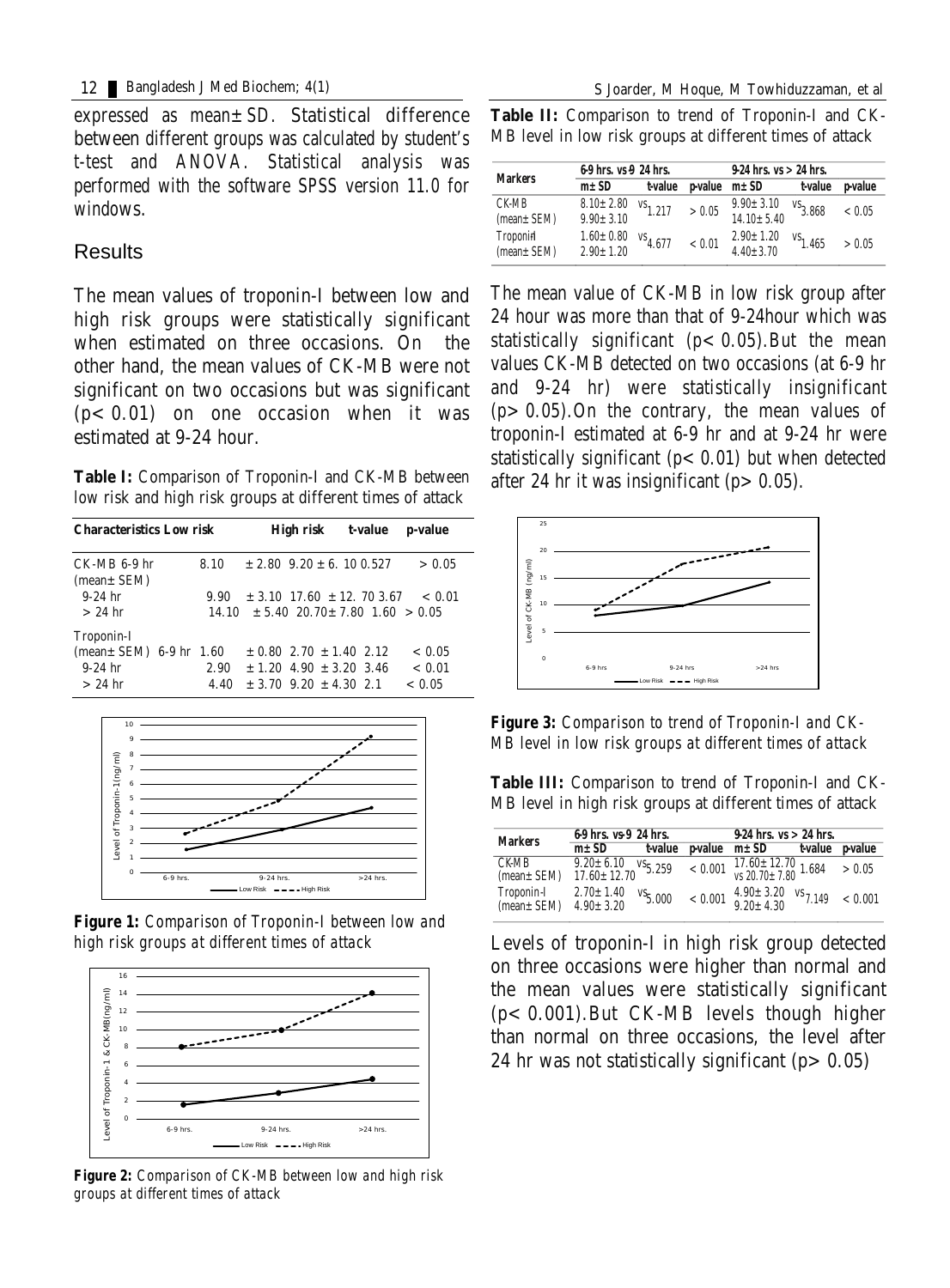

*Figure 4: Comparison to trend of Troponin-I and CK-MB level in high risk groups at different times of attack*

**Table IV:** Evaluation of Troponin-I & CK-MB with respect to the clinico-pathological (within 30 days) outcome of study subjects

| <b>Biomarker level</b> |                                                    | <b>Follow-up</b> |                  | <b>Total</b> | 2     | p value |
|------------------------|----------------------------------------------------|------------------|------------------|--------------|-------|---------|
|                        |                                                    | Low risk         | <b>High risk</b> |              |       |         |
|                        |                                                    |                  | 29               | 37           | 7.544 | < 0.01  |
|                        | Troponin -I $> 1.5$ ng/ml 8<br>$\geq 1.5$ ng/ml 13 |                  | 10               | 23           |       |         |
| <b>CK-MB</b>           | $> 7$ ng/ml                                        | - 11             | 22               | 33           | 0.000 | > 0.05  |
|                        | $\geq$ 7 ng/ml                                     | 9                | 18               | 27           |       |         |

The evaluation of differences of clinicopathological outcome among 60 patients revealed that higher values of troponin-I are associated with increased high risk in an increased number of study subjects (29 out of 37). But comparatively a small number of patients developed high risk with higher values of CK-MB (22 out of 33).

#### **Discussion**

In this prospective observational study we have evaluated the serum cardiac troponin-I and CK-MB for risk stratification in post myocardial infarction of patients first ever attacked by MI. Total 60 patients with a recent history of chest pain diagnosed as Q-wave AMI (30) and non Qwave AMI by conventional ECG and cardiac markers within 24 hours of attack and admitted in CCU were selected for study.

Although Q-wave AMI is claimed to have more myocardial damage than non Q-wave AMI; our findings of serum CK-MB and cTn-I failed to support this since the concentration of these cardiac markers were not different between two groups. This was further supplemented by our findings of no difference between the two groups with respect to their adverse cardiac

outcome. This might be due to the fact that the myocardial damage in Q-wave AMI were just enough to make Q-wave in ECG but yet to cause hectic release of cardiac markers. CK-MB and cTnI were further evaluated between stable and unstable groups both longitudinally (within group) and horizontally (between group) with respect to the time of attack. Troponin-I of unstable group maintained its higher concentration compared to stable group throughout the follow-up period. On the other hand CK-MB found to be statistically similar between stable unstable group at 6-9 hours and >24 hours of attack. But only at 9-24 hours CK-MB was significantly higher in unstable group compared to stable group.

This finding is apparently convincing to believe that it is the cTnI rather than CK-MB which is a more consistent and reliable marker of cardiac damage to indicate the worst outcome following AMI. This credential own by the cTnI might be due to its higher specificity and diagnostic sensitivity to ischaemic myocardial damage in comparison to CK-MB. A study done by Lee et al. showed that traditional markers such CK-MB suffer from low cardiac specificity and sensitivity. Whereas troponin-I assay appears to be a more sensitive indicator of myocardial cell injury than CK-MB14. Test systems for cardiac troponin-I (cTnI) provide the highest specificity and analytical sensitivity for detection of myocardial injury and serum cTnI helps to assess the true complication of the patients15. Several other studies also have documented the prognostic superiority of the serum cTn-I for early and safe risk stratification of patients with acute chest pain16.

The study conducted by Bodi stated that troponin-I is better diagnostic marker than CK-MB. They found CK-MB to be increased in patients with acute and chronic skeletal muscle disease with normal serum cTn-I17. Braunwald recommended that troponin-I as the the best cardiac markers for diagnostic and prognostic purpose.The uses of cardiac troponin will undoubtly increases the number of event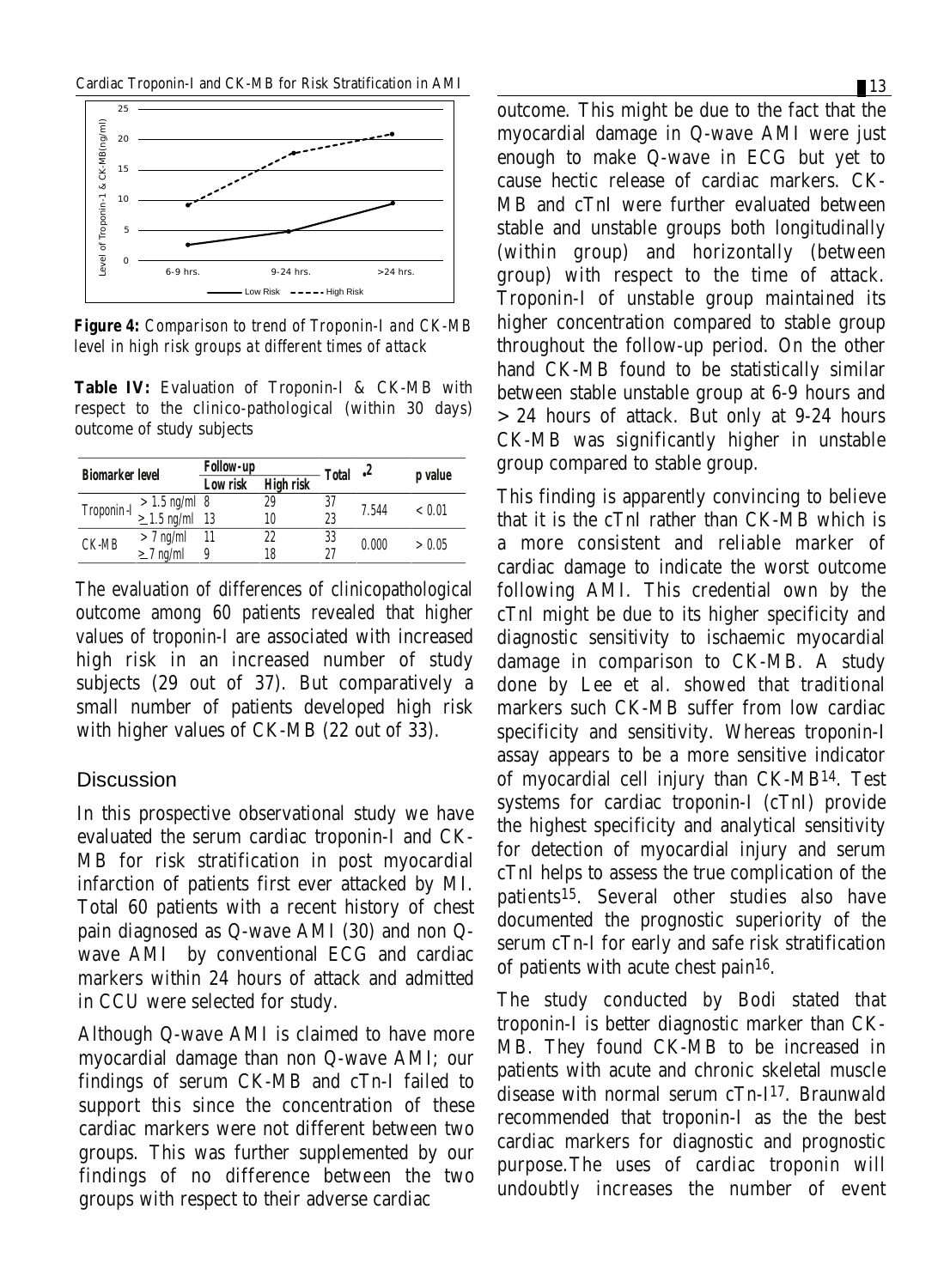recorded in particular trial because of increase sensitivity for detecting MI18. In our study we have also evaluated the serum CK-MB and cTnI with respect to a definite cut-off value and the clinico-pathological outcome. At cTnI>1.5 the tendency of unstability was found to be significantly more than that at cTnI  $\leq$ 1.5 where as no such predictable association of stability and unstability of patients was found in relation to the CK-MB above and below 7 ng/ml. So the difference of clinico-pathological outcome with respect to higher and lower value of troponin-I was found significant and characteristic but the same was not found true for CK-MB. Milenko et al in their study with serum cTnI cut-off value 0.4 ng/ml showed that patients with cTnI levels of 0.4 ng/ml or greater had a significantly increased risk of death compared with patients with cTnI less than 0.4 ng/ml. The risk of death they found to increase further with increasing troponin-I levels19.

Steinberg et al used serum cTn-I concentration for risk stratification in 885 patients with acute MI and they found the elevated troponin-I levels greater than 1 ng/ml to be positively correlated with death within 30 days and correlation between elevated troponin-I and death was independent of CK-MB levels20. Antman et al showed that mortality rate was consistently higher among patient with cardiac troponin-I more than 0.4 ng/ml than those with cTnI less than 0.4 ng/ml inspite of normal CK-MB in these patients14.

Therefore, our findings are in line with many other previous studies suggest that serum cTnI is better and more characteristic biomarker than a CK-MB for risk prediction in AMI patients. AMI patients with raised serum cTn-I and its progressively increasing pattern are more prone to develop adverse cardiac outcome in subsequent couple of weeks.

In conclusion, serum cardiac troponin-I rather then CK-MB can be entertained as a good early marker of short term risk stratification in AMI because cTn-I maintain longitudinal rising trend but CK-MB showed early rising trend but

subsequently fail off within 24 hours. Cardiac troponin-I is the most specific and sensitive marker of myocardial cell injury and therefore have replaced CK-MB. Cardiac troponin-I has high specificity for cardiac injury because it is not found in skeletal muscle during neonatal development and adulthood .Cardiac troponin-I is released into blood within hours of the onset of symptoms of myocardial infarction and that it remains elevated for several days of postinfarction. Measurement of cardiac troponin-I levels provides sensitive and specific determination of myocardial injury over a wide diagnostic time window. We suggest identical study with greater sample size involving different hospital nationwide. Moreover the study might include troponin isoform to make out much greater objective view for cardiac marker in risk stratification of AMI.

### References

- 1. Wrights RA, Fox KA. Prognosis in ischaemic heart diseases. Medicine International 1993; 6:384-388.
- 2. Shaper GA. Epidemoology of ischaemic heart disease,Medicine International, 6th ed. John Bernard Henry. WB Saunders Company, Philadelphia 1997; 6: 38-43.
- 3. Lopez AD, Murray CC. The global burden of ischaemic heart disease 1990-2020. Nat Med 1998; 4:1241-1249.
- 4. Amanullah M, Zaher A. Trends of ischaemic heart disease and relationship with known risk factors in Bangladesh, National congress of cardiology 1994; 28:13-16
- 5. Khondokar RK, Hossain D, Hossain M. Retrospective analysis of acute myocardial infarction. Bang Heart J 1987; 1:14.
- 6. Jaffe AS, Lant Y, Parvin CA. Comparative sensitivity of cardiac troponin I and lactyate dehydrogenase isoenzymes for diagnosing actue MI. Clinical Chemistry 2000; 42:1770-1776.
- 7. McCarthy BD, Wong JB Seiker HP. Detecting acute cardiac ischaemia in the emergency Department. J Gen Intern Med 1990; 5:365-373.
- 8. Chalif PO. Troponin T ro troponin I or CK-MB, Eur Heart J, 1992; 1:16-24.
- 9. Adam JE III, Bordar GS, Davila-Roman VG. Cardiac troponin-I: A. marker with high specificity for cardiac injury. Circulation 1993; 88:101-106.

14 Bangladesh J Med Biochem; 4(1) S Joarder, M Hoque, M Towhiduzzaman, et al 14 and 14 ladesh J Med Biochem; 4(1)